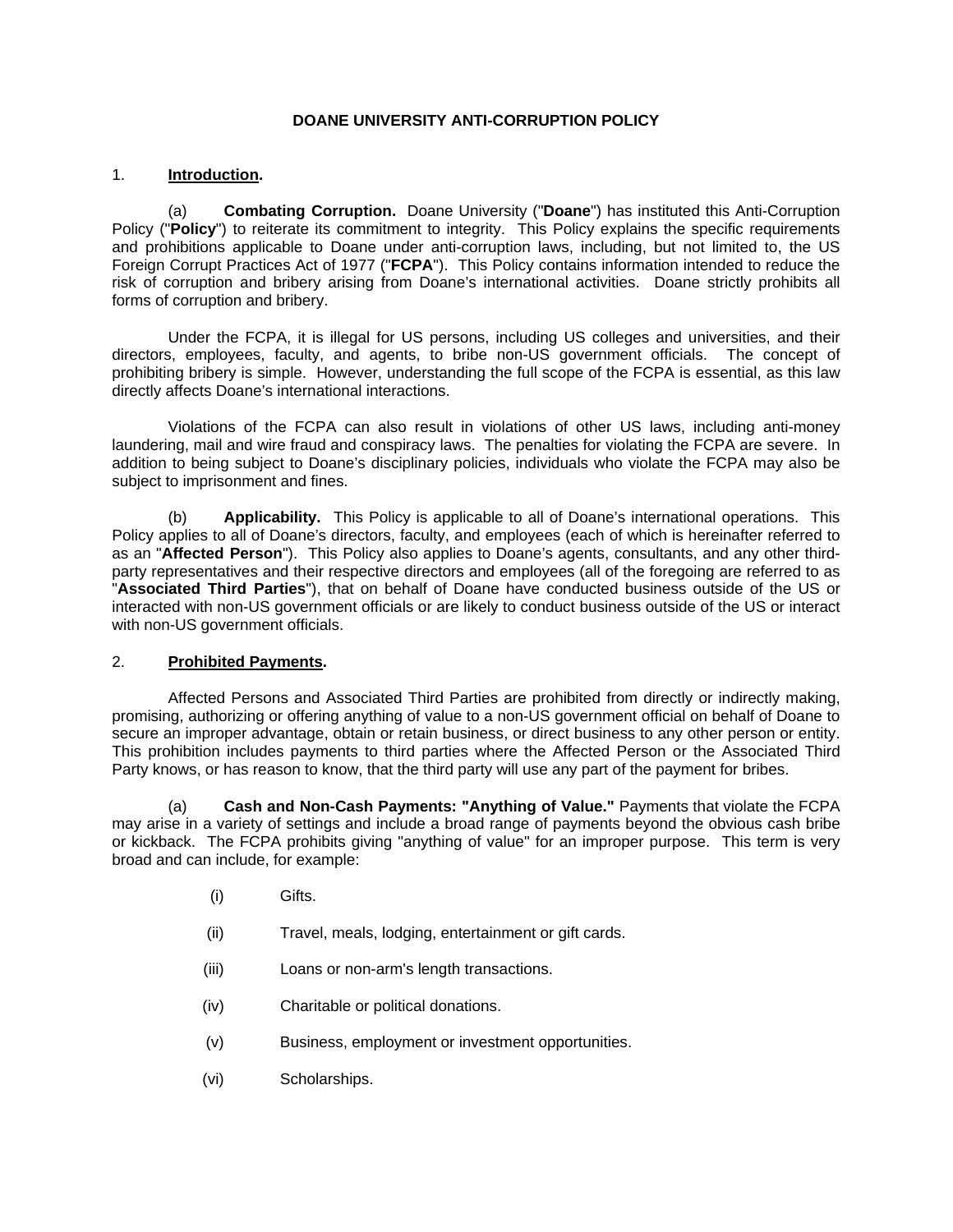(vii) Internships or other employment.

(b) **Non-US Government Official.** The FCPA broadly defines the term non-US government official to include:

(i) Officers or employees of a non-US government or any department, agency or instrumentality thereof.

(ii) Officers or employees of a company or entity owned in whole or in part by a non-US government, including state-operated universities ("state-owned or -controlled enterprises").

(iii) Officers or employees of a public international organization (such as the United Nations, World Bank or the European Union).

- (iv) Non-US political parties or officials thereof.
- (v) Candidates for non-US political office.

This term also includes anyone acting on behalf of any of the above.

On occasion, a non-US government official may attempt to solicit or extort improper payments or anything of value from Doane employees or agents. Anyone who receives such a solicitation must inform the non-US government official that Doane does not engage in such conduct and immediately contact the Vice President of Finance.

*(c)* **Commercial Bribery.** Bribery involving commercial (non-governmental) parties is also prohibited under this Policy. To this end, Affected Persons and Associated Third Parties shall not offer, promise, authorize the payment of, pay, or provide anything of value to any employee, agent or representative of any institution to induce or reward the improper performance of any function or any business-related activity. Affected Persons and Associated Third Parties also shall not request, agree to receive, or accept anything of value from any employee, agent or representative of another institution or entity as an inducement or reward for the improper performance of any function or business-related activity.

### 3. **Permitted Payments.**

The FCPA does not prohibit all payments to non-US government officials. In general, the FCPA permits three categories of payments:

(a) **Facilitating Payments.** The FCPA includes an exception for nominal payments made to low-level government officials to ensure or speed the proper performance of a government official's routine, non-discretionary duties or actions, such as:

- (i) Clearing customs.
- (ii) Processing governmental papers, such as visas, permits or licenses.
- (iii) Providing police protection.
- (iv) Providing mail, telephone or utility services.

For purposes of clarity, it is Doane's policy that Affected Persons and Associated Third Parties shall not make any of the foregoing payments to non-US government officials unless local law permits such payments and official receipt will be provided. Moreover, any of the foregoing payments must also be pre-approved in writing by the Vice President of Finance.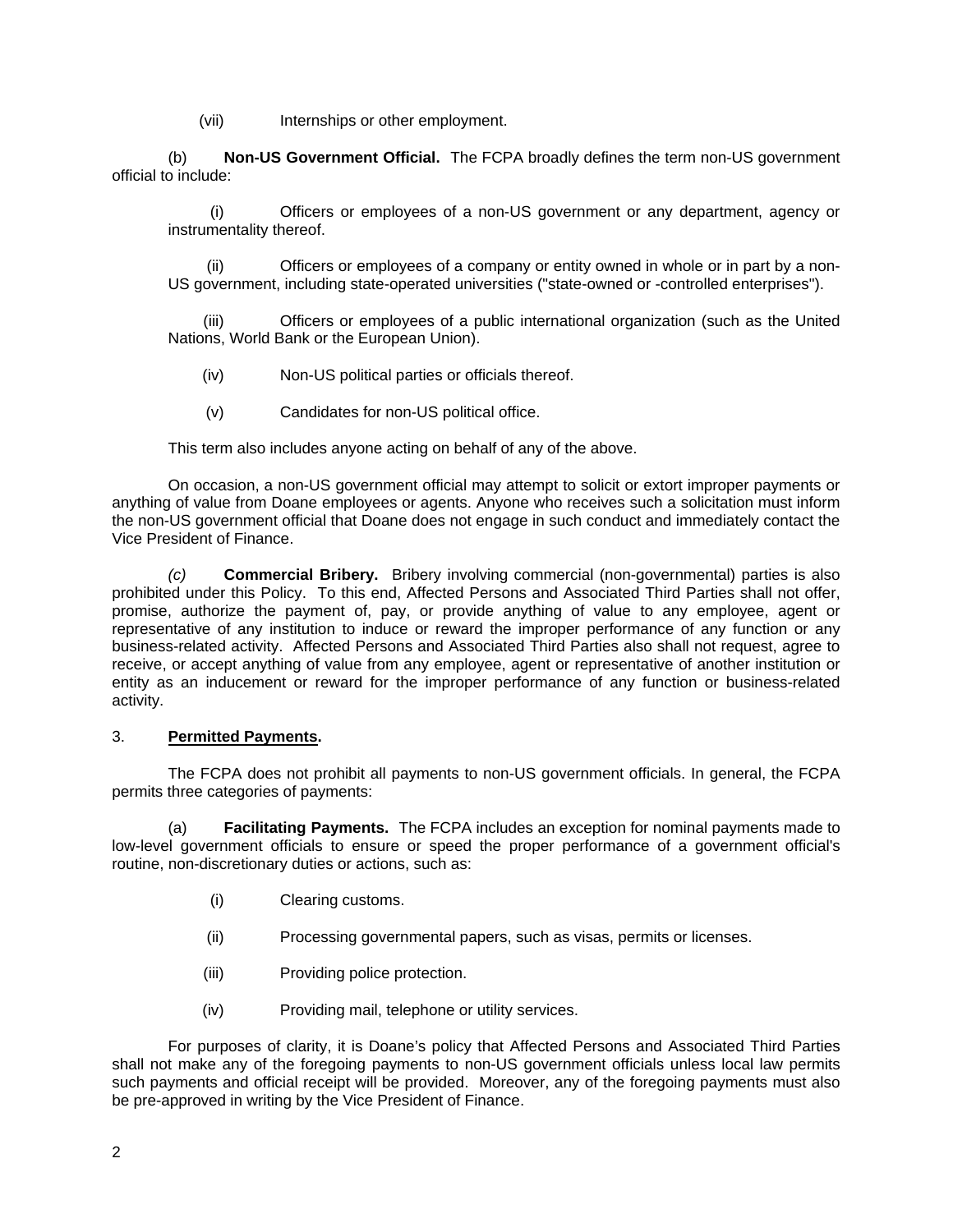(b) **Promotional Hospitality and Marketing Expenses or Pursuant to a Contract.**  Affected Persons and Associated Third Parties may pay for the reasonable cost of a non-US government official's meals, lodging or travel if, and only if, the expenses are bona fide, reasonable, and directly related to the promotion, demonstration or explanation of a Doane education or of any other opportunity, benefit, products or services of Doane, or the execution of a contract with a non-US government or agency.

(c) **Promotional Gifts.** Promotional gifts of nominal value may be given to a non-US government official as a courtesy in recognition of services rendered or to promote goodwill. It is Doane's policy that Affected Persons and Associated Third Parties shall not make any promotional gift if its value is more than \$100. In no event shall any Affected Person or Associated Third Party offer or make any promotional gift to obtain any illegitimate benefit. If local law further restricts offering such gift, you shall comply with the more stringent restrictions of local law.

# 4. **Political and Charitable Contributions.**

Contributions to candidates for non-US political office are prohibited unless the Vice President of Finance pre-approves them in writing. Charitable contributions to non-US charities must also be preapproved in writing by the Vice President of Finance

# 5. **Record Keeping.**

It is Doane's policy to implement and maintain internal accounting controls based upon sound accounting principles. All accounting entries in the respective books and records of Doane and Associated Third Parties must be timely and accurately recorded and include reasonable detail to fairly reflect its transactions. These accounting entries and the supporting documentation must be periodically reviewed to identify and correct discrepancies, errors and omissions.

(a) **Authorization for Transactions.** All transactions involving the provision of anything of value to a non-US government official must occur only with appropriate Doane authorization.

(b) **Recording Transactions.** All transactions involving the provision of anything of value to a non-US government official must be recorded in accordance with United States generally accepted accounting principles.

(c) **Tracking Transactions.** All transactions involving the provision of anything of value to a non-US government official must be tracked in a separate log or record, with supporting documentation identifying:

(i) The name and position of the employee requesting and authorizing the transaction.

(ii) The name and position of the non-US government official involved in the transaction.

(iii) A description, including the value of the payment or provision of anything of value, and, where applicable, a description of the Doane education or other opportunity, benefit, products or services of Doane being promoted or the relevant contractual provision if the payment was made pursuant to a contract.

# **6. Cash Payments.**

Cash payments of any kind to a third party, other than documented petty cash disbursements or other valid and approved payments, are prohibited. Checks shall not be written to "cash," "bearer" or anyone other than the party entitled to payment except to replenish properly used petty cash funds.